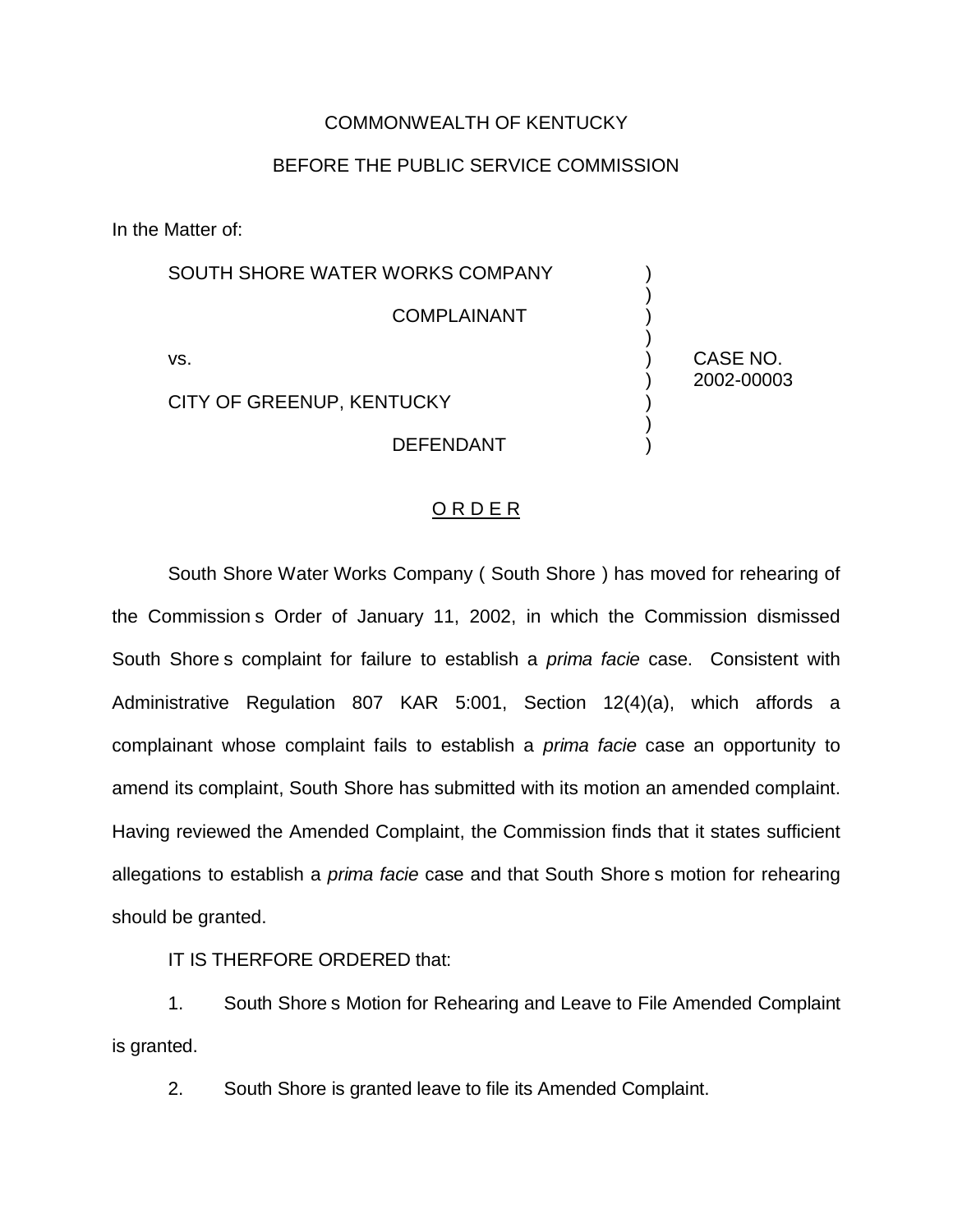3. The city of Greenup, Kentucky shall satisfy the matters complained of in the Amended Complaint, a copy of which is appended hereto, or shall file a written answer to that complaint within 10 days from the date of service of this Order.

4. Should documents of any kind be filed with the Commission in the course of this proceeding, the documents shall also be served on all parties of record.

Done at Frankfort, Kentucky, this 15<sup>th</sup> day of February, 2002.

By the Commission

ATTEST:

tranas la DD m

Executive Director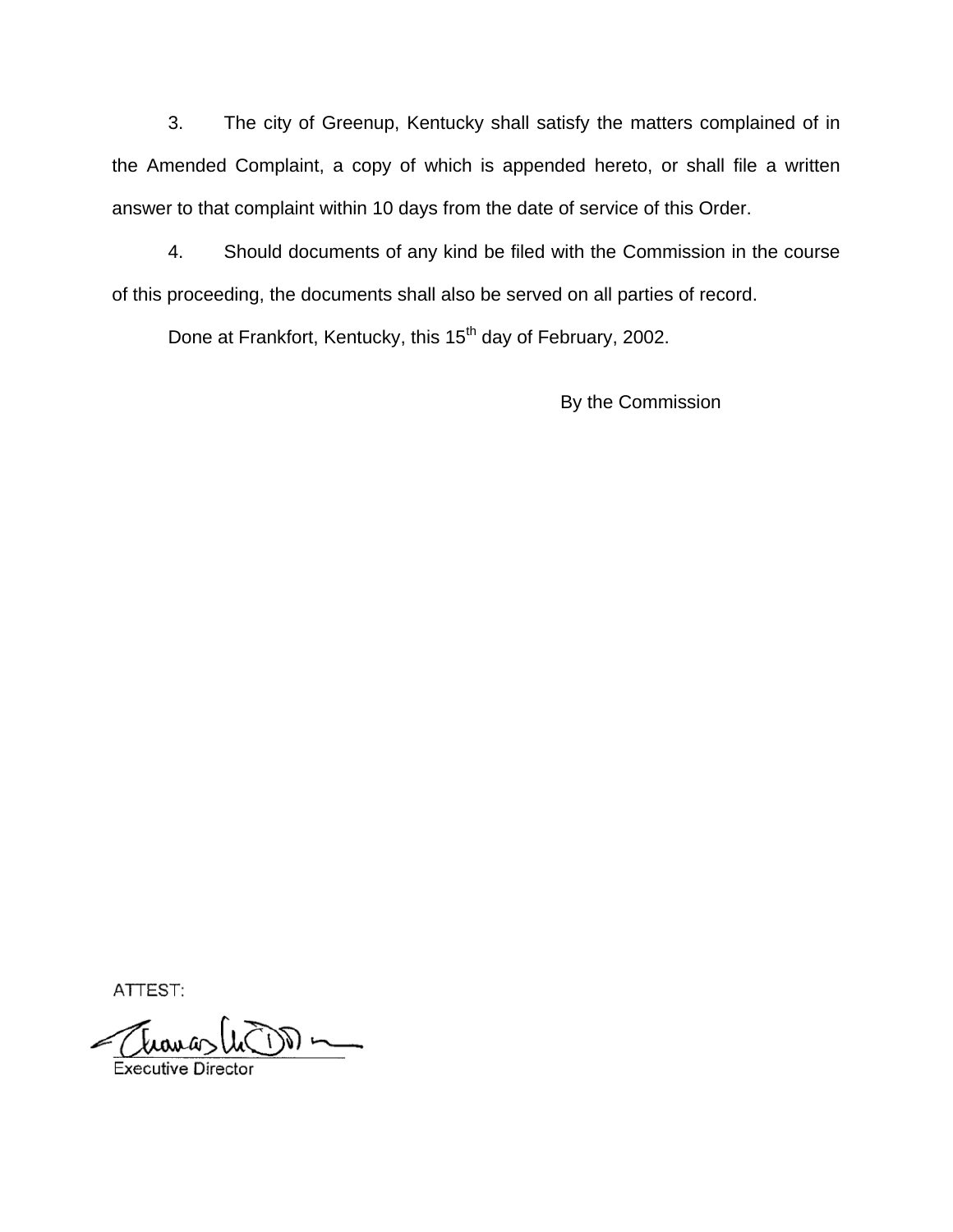# APPENDIX A

# APPENDIX TO AN ORDER OF THE KENTUCKY PUBLIC SERVICE COMMISSION IN CASE NO. 2002-00003 DATED February 15, 2002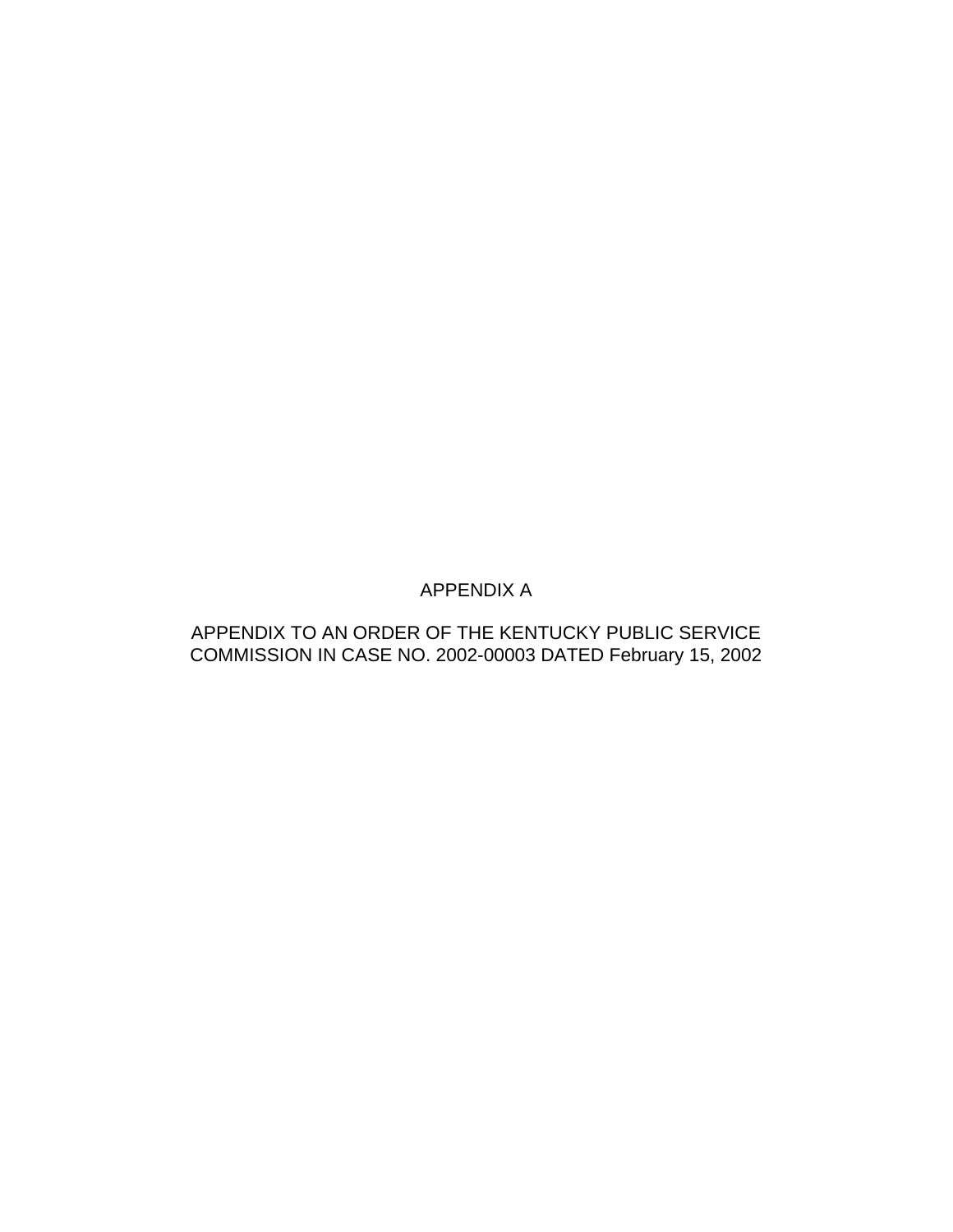#### COMMONWEALTH OF KENTUCKY BEFORE THE PUBLIC SERVICE COMMISSION

In the Matter of:

RECENED

JAN 2 8 2002

| SOUTH SHORE WATER WORKS CO. | PUBLIC SERVICE<br><b>COMMISSION</b> |
|-----------------------------|-------------------------------------|
| COMPLAINANT                 |                                     |
| VS.                         | ) CASE NO. 2002-003                 |
| CITY OF GREENUP, KENTUCKY   |                                     |

DEFENDANT

#### AMENDED AND SUBSTITUTED COMPLAINT

Comes South Shore Water Works Co. ("South Shore"), by and through counsel, and for its Amended Complaint against the City of Greenup, states and alleges as follows:

South Shore Water Works Co., P. O. Box 485, South Shore, Kentucky 41175, is a L. public water utility operating pursuant to Chapter 278 of the Kentucky Revised Statutes.

2. The City of Greenup, 1005 Walnut Street, Greenup, Kentucky 41144, is a municipality located in the Commonwealth of Kentucky which operates a municipal water utility.

By this Complaint, South Shore seeks to have the Public Service Commission 3. assume and exercise jurisdiction over the City of Greenup for purposes of enforcing a wholesale water supply agreement between the City of Greenup and South Shore entered into on April 7, 1998, or otherwise entered into as a result of the conduct and actions of the parties.

On March 6, 1998, South Shore released its "Investigation of Sources of Supply  $4.$ and Future Demand" which showed a deficient water supply in South Shore's area. It further

#### SO021:00SO7:6740:FRANKFORT

 $\begin{smallmatrix} \cdot \end{smallmatrix}$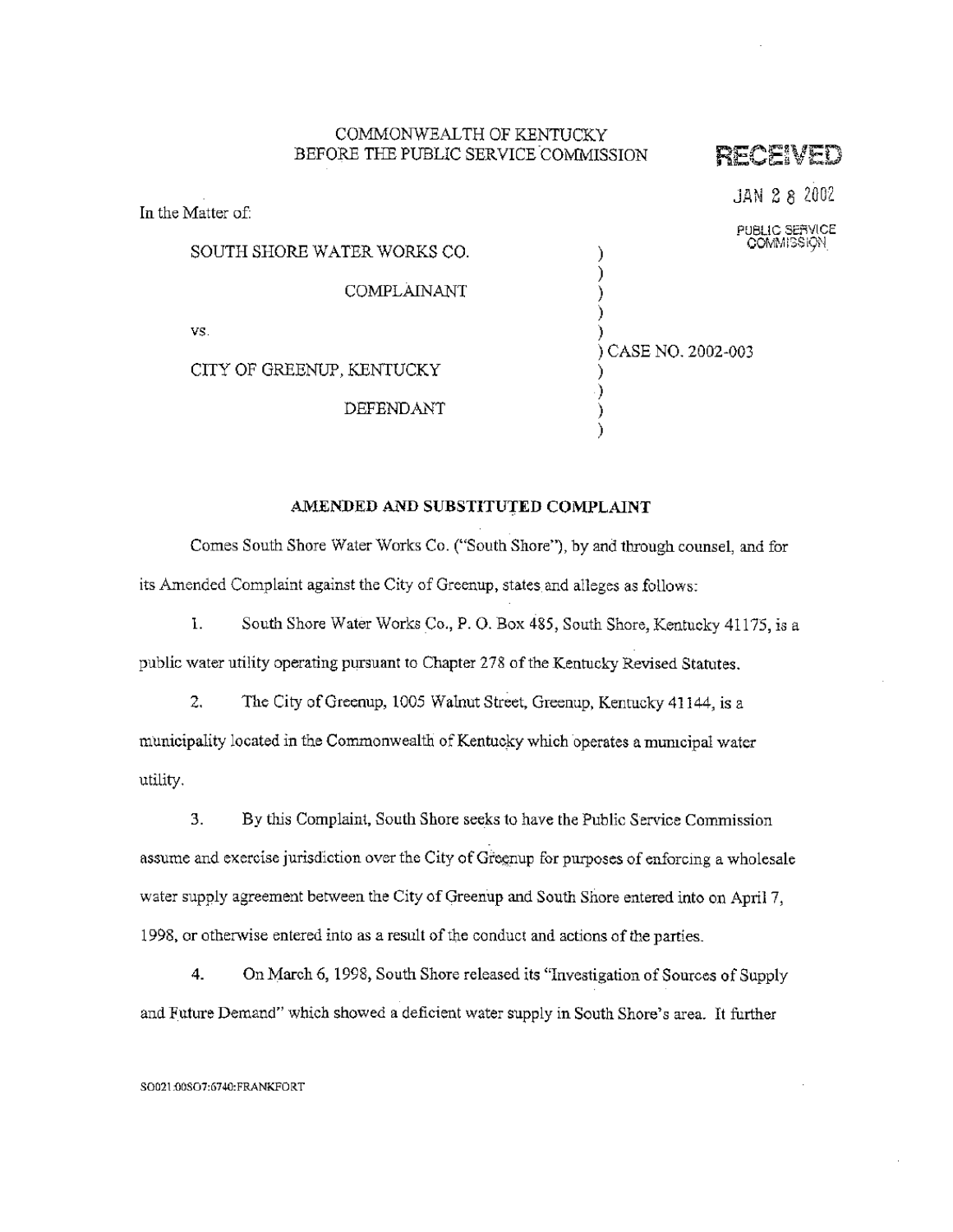identified Greenup's new 2,000,000 gallon per day treatment plant as the best alternative to alleviate the water shortage.

5. The City was undertaking an expansion, denominated the "Phase VI Expansion" through the receipt of grant funds of its water supply in and around the City of Greenup.

 $\cdot$  6. On April 7, 1998, South Shore made application for a wholesale water supply before the Greenup City Council. At that meeting, the City Clerk read the entire wholesale water application into the minutes, and the application was accepted and approved by the City Council. The minutes of the April 7, 1998 meeting were subsequently approved at the next City Council meeting.

7. As a result of the South Shore wholesale water application, the City amended its grant request and subsequently received and accepted \$1.7 million in grants for its Phase VI Expansion, which expansion included in part specific water lines and taps to meet the request for service by South Shore as set forth in its April 7, 1998 Application.

8. The City received the grant funds referred to in paragraph 7 above, and proceeded to construct and complete its Phase VI Expansion, which expansion included the installation of water mains to South Shore, as well as water taps for wholesale water hookup.

As the Phase VI Expansion was being constructed by the City, the City further 9. required a \$5,000 tap fee from South Shore for the anticipated connections to the water mains being constructed. South Shore agreed to the tap fee and subsequently paid the \$5,000 tap fee to the City.

10. In October 1998, in reliance upon the April 7, 1998 application, the acceptance of that application by the City Council, and the subsequent application and receipt of funds for the Phase VI Expansion, South Shore began constructing a reservoir, at a higher elevation than

#### SO021:00SO7:6740:FRANKFORT

 $\overline{c}$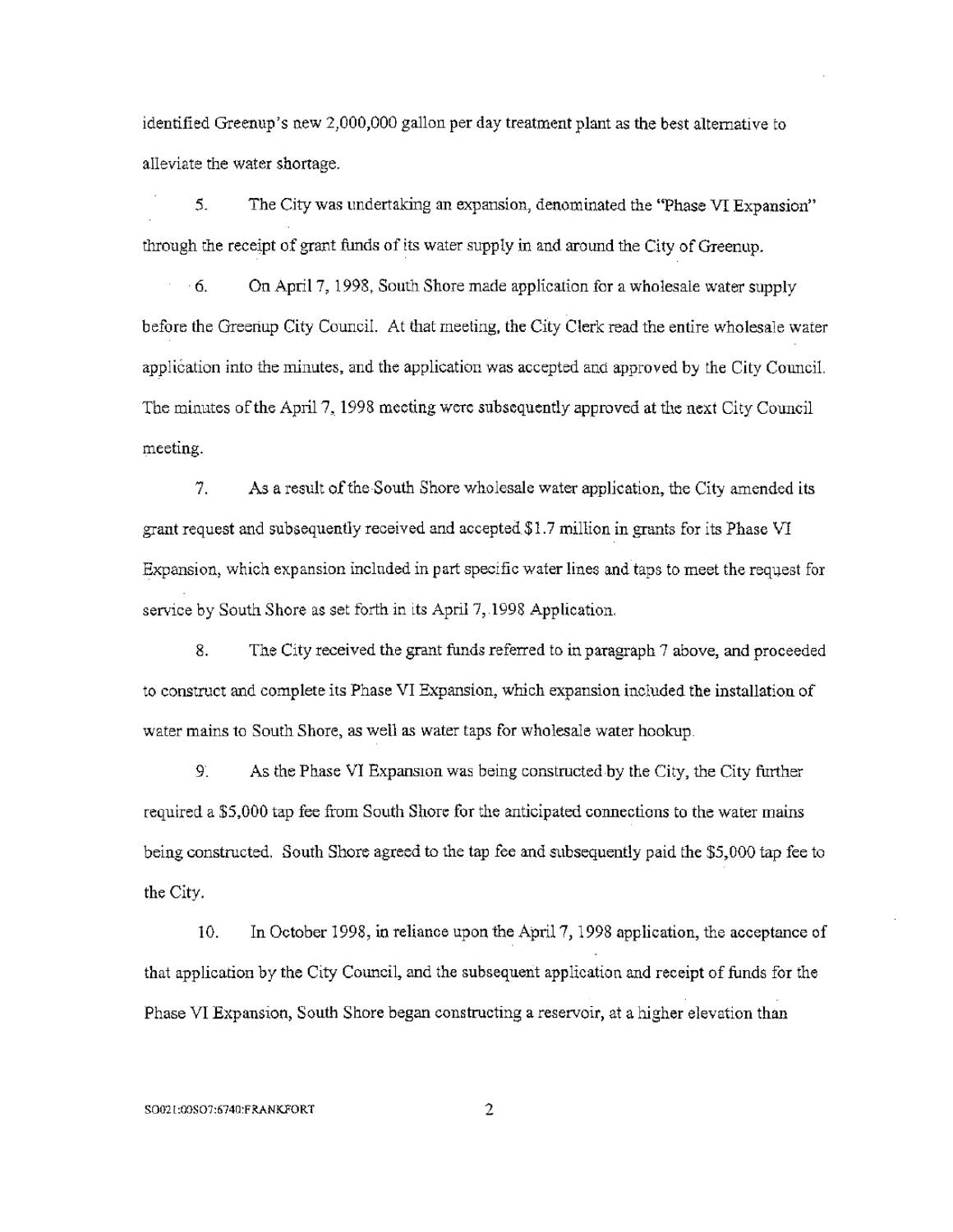would otherwise have been required, specifically to handle the backup water supply necessary to meet the needs of South Shore's customers. The reservoir was designed to handle the City's higher water pressure.

In November-December, 1998, South Shore invested an additional \$23,069 in the 11. reservoir referred to in paragraph 10 above.

In May 1999. South Shore invested an additional \$1,859 on the reservoir referred  $12.$ to in paragraph 10 above.

In July 2000, South Shore completed its investment in the reservoir with 13. additional monies totaling \$15,502.

The total invested by South Shore for the reservoir was \$90,450.  $14.$ 

At all times during South Shore's initial investment and construction of the 15. reservoir, the City of Greenup knew and was aware of South Shore's investment and South Shore's reliance upon the City's commitment and obligation to supply backup wholesale water for the South Shore system and its customers.

In July 2001, the City completed construction of the water main to South Shore 16. (at a cost of approximately \$250,000), and the taps for the connection between the City's water lines and the South Shore system were installed and completed.

In November 2001, a dispute developed between the City and South Shore 17. regarding the minimum water usage to be required of South Shore (such minimums having been included in the April 7, 1998 application), and a further dispute arose regarding the billing rate to be imposed by the City on South Shore.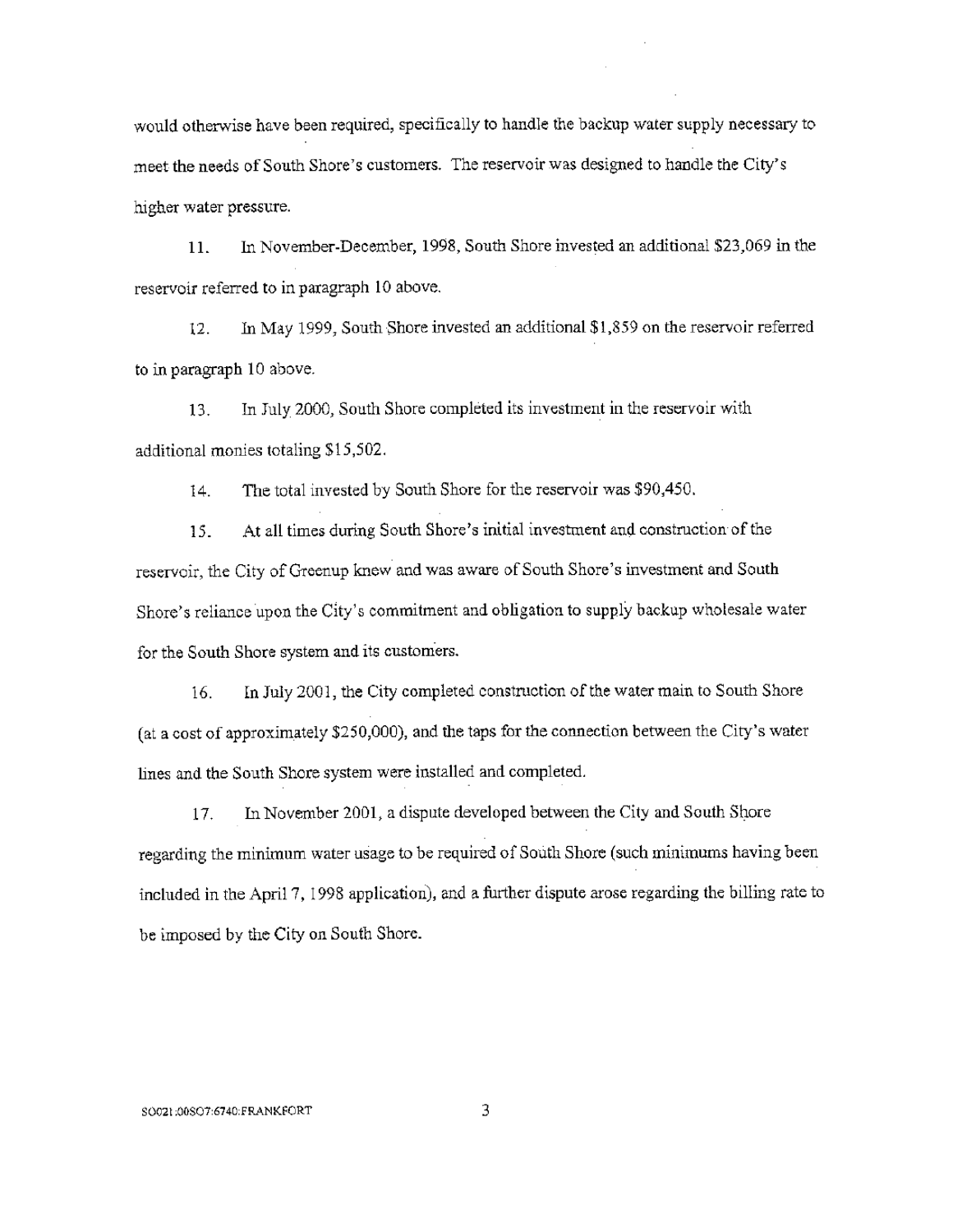18. Upon being advised by South Shore that the dispute would have to be resolved by the Kentucky Public Service Commission, the City indicated that it would not be willing to sell water to South Shore.

19. South Shore and the City had a contract expressed and implied as a result of the allegations set forth in paragraphs 4-18 above.

20. The City is estopped to deny the existence of a contract because of the reliance by South Shore in constructing the reservoir and other justifiable reliance upon the contract.

The City is further estopped to deny the existence of a contract because it made  $21.$ representations to various governmental agencies regarding its obligations to provide South Shore with water, and received funds from those agencies in reliance upon those representations.

The City is further estopped to deny the existence of a contract between South 22. Shore and the City because the City utilized approximately \$250,000 of grant funds to install water lines to South Shore and install two water taps that can only be used by South Shore.

The City is unable to deny the contract because of its concern over jurisdiction by 23. the Public Service Commission because, in 1994, in the case of Simpson County Water District v. City of Franklin, Ky., 872 S.W.2d 460 (1994), the Kentucky Supreme Court held that the Public Service Commission does have jurisdiction over these contracts. Accordingly, the City should have been on notice, and as a legal matter, it must be deemed to have notice of the jurisdiction of the Public Service Commission during all dates which are involved in this controversy.

The Public Service Commission has jurisdiction over the agreement between 24. South Shore and the City, and is empowered to determine and adjudicate the appropriate minimum water usage and water rates to be imposed by the City for South Shore's water usage.

4